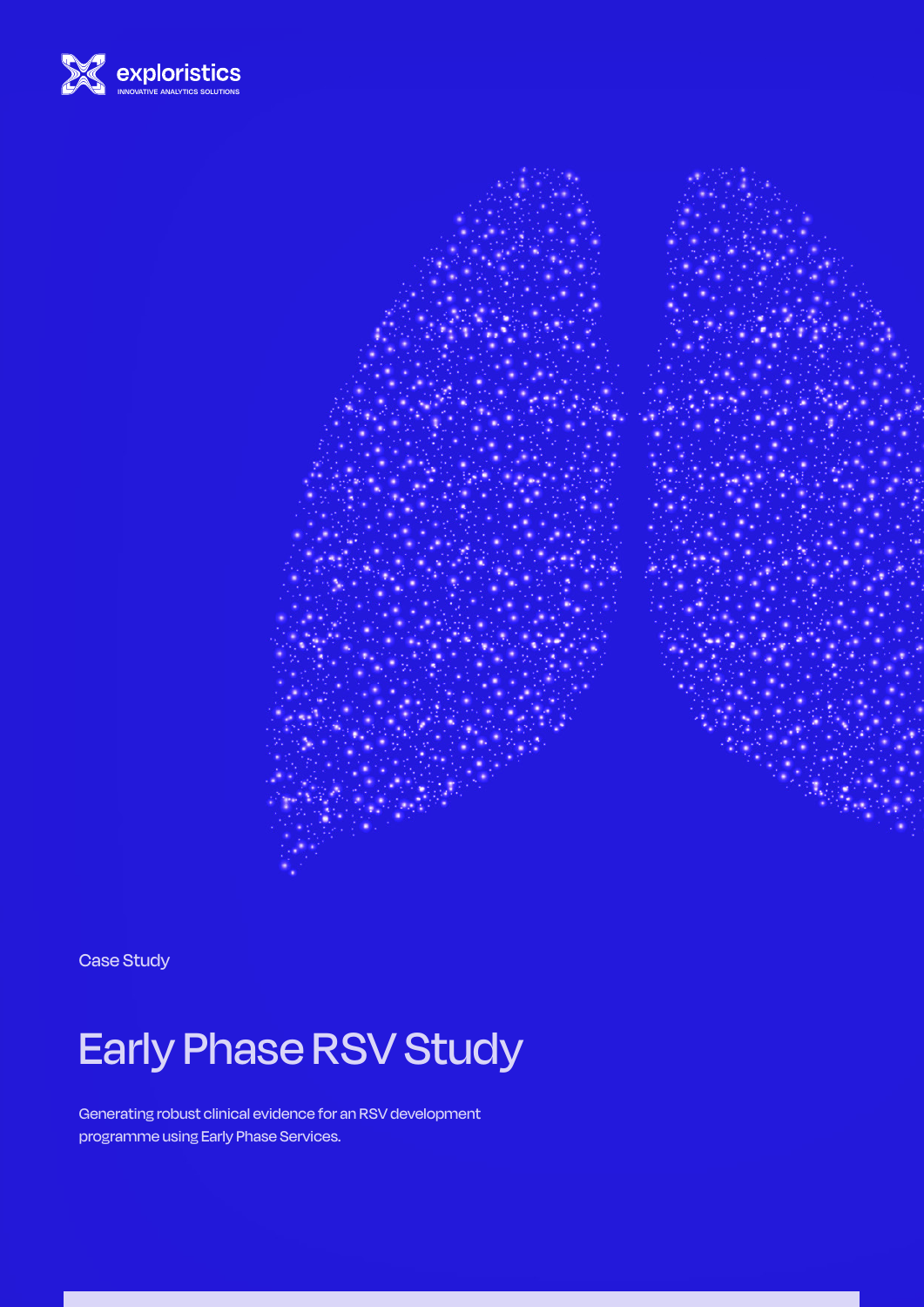**Over 90% of treatments undergoing trials currently fail to reach the market. Effective study planning and analysis is essential to reduce these failure rates and maximise the chances of a successful treatment development programme.**

Exploristics' Early Phase Services provides key support in the translation of early clinical research through to proof of concept with innovative integrated data analytics solutions. Our expertise at this crucial stage of a development programme can transform effective decision-making to increase the overall success rate, reducing development time, cost and risk.

Good decision-making starts with good study-design. Our Early Phase Services facilitate this with the use of our ground-breaking new clinical study design and analytics platform, **KerusCloud**. **KerusCloud** provides unique second-generation simulation of clinical trials, examining *in silico* the effect of multiple variables and uncertainties in the clinical trial to identify the best possible trial design and analysis plan.

This facility, combined with our analysis andreporting capabilities, means that Exporistics delivers exceptional solutions that enable the development of robust evidence packages for early stage research.

### **The Challenge**

Respiratory syncytial virus (RSV) is a common and highly contagious virus that infects the respiratory tract. It is a common cause of respiratory illness in immunocompromised individuals and bronchiolitis in infants under 2 years. Patients with underlying conditions infected with RSV can develop serious complications yet there is currently no effective vaccine for this virus and treatment options are limited.

To address this high unmet medical need, new antiinfective agents, including a treatment for RSV, are being developed by the small biopharmaceutical company Pulmocide. These novel agents are being designed to treat common acute and chronic respiratory tract infections associated with serious complications and devastating effects on patients' quality of life.

Pulmocide's development plan for RSV treatment consists of multiple studies including a first-time-inpatient study, a challenge study and proof of concept studies in adults and infants with RSV. Given the lack of available data on some aspects of RSV, there are multiple sources of uncertainty relating to how best to investigate the efficacy and safety of a novel treatment. Consequently, several significant risks may impact the operational conduct of the studies as well as the likelihood of demonstrating safety and efficacy.

Can the integrated solutions provided by our Early Phase Services help de-risk this early development programme for RSV treatments?



**Figure 1:** A **KerusCloud** heatmap displaying the impact of five study factors simultaneously to select the best design option.

### **Testimonial**

With Exploristics, we are cultivating an important partnership that grows as we develop our RSV programme across multiple studies. They offer highly skilled people who are a pleasure to work with. They are very responsive and are able to quickly react to ad hoc requests facilitated by a nimble contracting process. The **KerusCloud** platform has proved to be a core part of our decision-making as it allows us to prospectively tailor study designs as new information becomes available.

Chief Medical Officer, **Pulmocide**, UK



Exploristics Ltd. 24 Linenhall Street Belfast, Northern Ireland BT2 8BG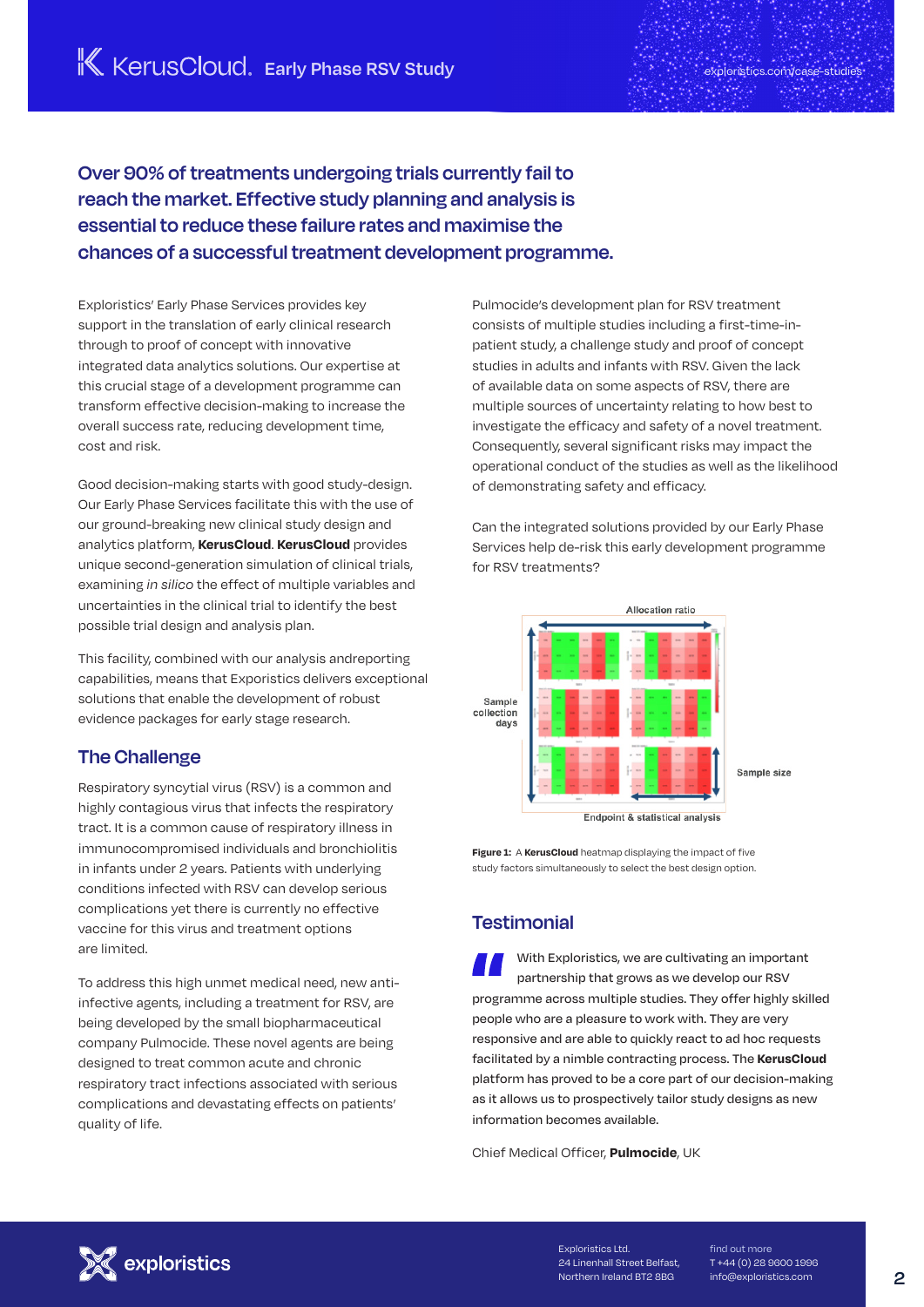## **Early Phase Services support efficient generation of clinical evidence for early stage research**

### **The Approach**

Exploristics' Early Phase Services provided key support in examining the optimal controllable study design features and impact of operational aspects of the RSV studies. Exploristics provided end-to-end statistics supportfor the RSV programme covering:

- Study Design with **KerusCloud**
- $\bullet$  Study protocol review and input; production of statistical analysis plan
- $\bullet$  Production and validation of analysis ready (AR) datasets
- Reporting of Tables, Figures and Listings (TFLs)

In the design phase, an RSV simulation framework was developed in **KerusCloud** using natural history data and results from completed studies in RSV. **KerusCloud** quantified the ability of studies to detect differential treatment effects in the study overall and in patient subgroups as well as in alternative design scenarios. As new data on other anti-RSV compounds were published, the results were incorporated into **KerusCloud** and designs were re-evaluated and updated, enabling design options to be ruled in or out. Once the study design was finalized, Exploristics collaborated with the study team to implement the study. Our integrated approach also increased the efficiency of the analysis and reporting: the simulated data was used to prospectively develop customized reporting algorithms in advance of the study data being available whilst the knowledge accumulated during the design phase facilitated greater understanding of customer and patient needs.

### **The Impact**

**KerusCloud integrated multiple sources of information about RSV and treatment effects so that the data repository within KerusCloud created a record of the emerging knowledge relating to the treatment of RSV and mitigation strategies for key risks.**

- **The simulation results identified key factors for study success and optimized study designs to deal with the seasonal nature of infection**
- **Use of the integrated design and analysis solutions provided by Early Phase Services enhanced the chances of studies succeeding and reduced the risks, costs and duration of the Pulmocide's RSV programme.**
- **Exploristics developed analysis and reporting code prior to availability of actual study data to reduce study timelines.**



Exploristics Ltd. 24 Linenhall Street Belfast, Northern Ireland BT2 8BG